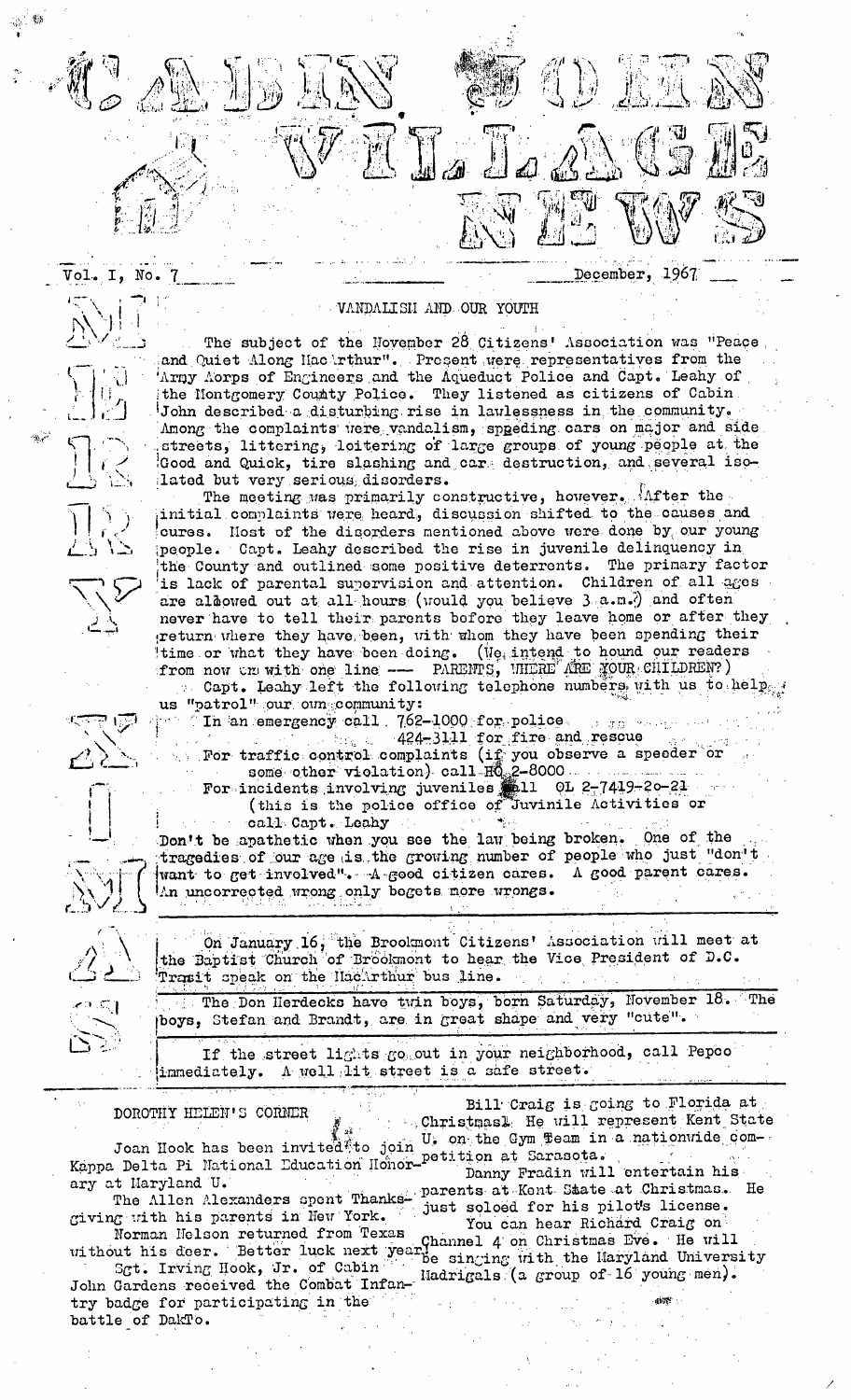

Claro Emrton 12. Meetings - first w Tuesday of every month.

Cub Scouts meet on Tuesdays at 4 p.m.  $(8 \text{ year}$  olds - Mrs. Kidwell, 365-5479) and on Nednesdays after school (9 year olds - Mrs. Maples, 365-5479). Mr. Naples is Cub Master for both groups.

The Boy Scouts will meet on December 18 at 7:15 p.m. at the Gunston Temple Memorial Prosbyterian Church, 7009 Wilson Lane. On December 9 and 10 there will be camping at the Carderock Recreation Area with rock climbing instruction. Prospective scouts with parents are welcome: Call Mr. Rippey,  $657 - 4045$ 

The Brownies meet on Nednesdays after school. The groups is full but Dianegroup. Call Mrs. Heflin at 365-0680.

The Girl Scouts meet on Tuesdays at 2:45 p.m. at the Recreation Center. Call Mrs. Hook for more information at  $365 - 1046$ .

The 4-H Girls need more girls over 12. The group is full for younger girls. Call Mrs. Conrad at 365-2665.

The Clara Barton School Christmas Sing will be held on Friday, December  $22$ , at  $215$  a.m.

The Kindergarten at Clara Barton will goWrs. Rafkind, Speech 1 1/2 days per week on a trip to the White House on December Miss Boynton, Nurse,  $1/2$  day per week<br>20th. The Miss of Mr. Holloway and Mr. Hackney spend full

钄 PTA OFFICERS AND CHAIRIEN ารสีใจ (การล้วย) Mr. Fraser 365–1692 Pres. Rec. Sec. Mrs. Leach  $-469 - 7402$  $365 - 8710$ Treasurer Mr. Ney 365-5112<br>365-5112 Mrs. Ney  $Homb$ . Mrs. Kellogg  $365 - 8263$ Publ. Mrs. Sponaugle 365-2475 Hosp.

3350 plus an \$80 fund for landscaping. Cruisens nosources more and the

More volunteers are needed by Home If you are interested in the pre-school start by teaching our children that program, call Mrs. Wakefield at 469-40 it is wrong to destroy what is theirs.  $(1, -1)$  ,  $(1, 3)$ 9135.

debt of gratitude to lirs. Chas. Towler, further in the year to come. We just who has run our newspaper off the mimeographe of you will take a more active graph machine at her office for three months in a row.

Hank Hook is in charge of distribution. He is an enterprising young man who is doing a wonderful job of getting around town.

## CLARA BARTON IN PROFILE

- Enrollmont - 170 children (26 new to Cabin John) from 106 families (18 new to Cabin John). Classes are:

| Kindergarten Mrs. Smith |                   | -37. |
|-------------------------|-------------------|------|
| Grade 1                 | Hiss Enzler       | 21   |
| Grade 2-3               | Hiss Christopulos | 25   |
| Grade $2-3$             | Miss Trail        | 26   |
| Grade 4-5               | Mis. Marsh        | -30  |
| Grade 5-6               | Mr. Goodson       | . 31 |

 $\blacksquare$  In addition to the six regular classrooms in use, other classrooms include: "2"- used full time by Hrs. McClurkin, the Reading Specialist, "1" used by Headstart, "G" and "11" for audio-visual use (both have TV sets and "11" also has a permanent wall screen), "7" and "10" are available to Heflin will be glad to help form another volunteers working under Hrs. HcClurkin's supervision.  $\sim$   $\sim$   $\rm{R}$ 

Pacilities other than classrooms include the library, all-purpose room (capacity 280), conference roon and office.

 $\sim$  Besides class teachers, the following staff is regularly at Clara Barton:

Mrs. Heather, secretary, full time Miss O'Hora, Libraria, 2 days each week Mrs. Gould, Library Aide, 2 days each week Mrs. Rother, Kindergarten Aide, full<br>time (1/2 day)

Mr. Boris, Phys. Ed. tæcher, sees every class on Fridays.

time on building service lirs. Ney serves in the cafeteria every day

The school bus drivers are:

**Communication** 

 $\in$  (a.m.) Hrs. Mazzi and Mrs. Phelps (p.m.) IIr. Rinehart and Mr. Vessals

## LIGHTING AROUND SCHOOL and several completions of the service of the service of the service and

The matter of unlighted areas Caround Clara Barton School has been family memberships and 13 individual a frequent topic of discussion around numity memocranips and it individual town and was recently considered at the<br>memberships. The Treasury balance was clitizens' Association meeting. We have The Board of Education plans to home back of the school, but that they have plant mostly deciduous shrubs next been plant of the school, but that they have<br>spring. PTA membership is still open. been put out of an a small as there at quents have done a great deal of other damage around the school in the past.

It is about time we s' w the staff Study. Call Mrs. Swedenburg at 365-7767 at Clara Parton that we do care. Let's We are interested in our school and

our town. Apathy is "out". We have The Cabin John Village News has a gone a long way in just one year...<br>of gratitude to Hrs. Chas. Towler. We'll take bets that we'll go a lot interest to help the "doers" in this Criticism is fruitless community. unless it is positive...if you're critic, try contributing.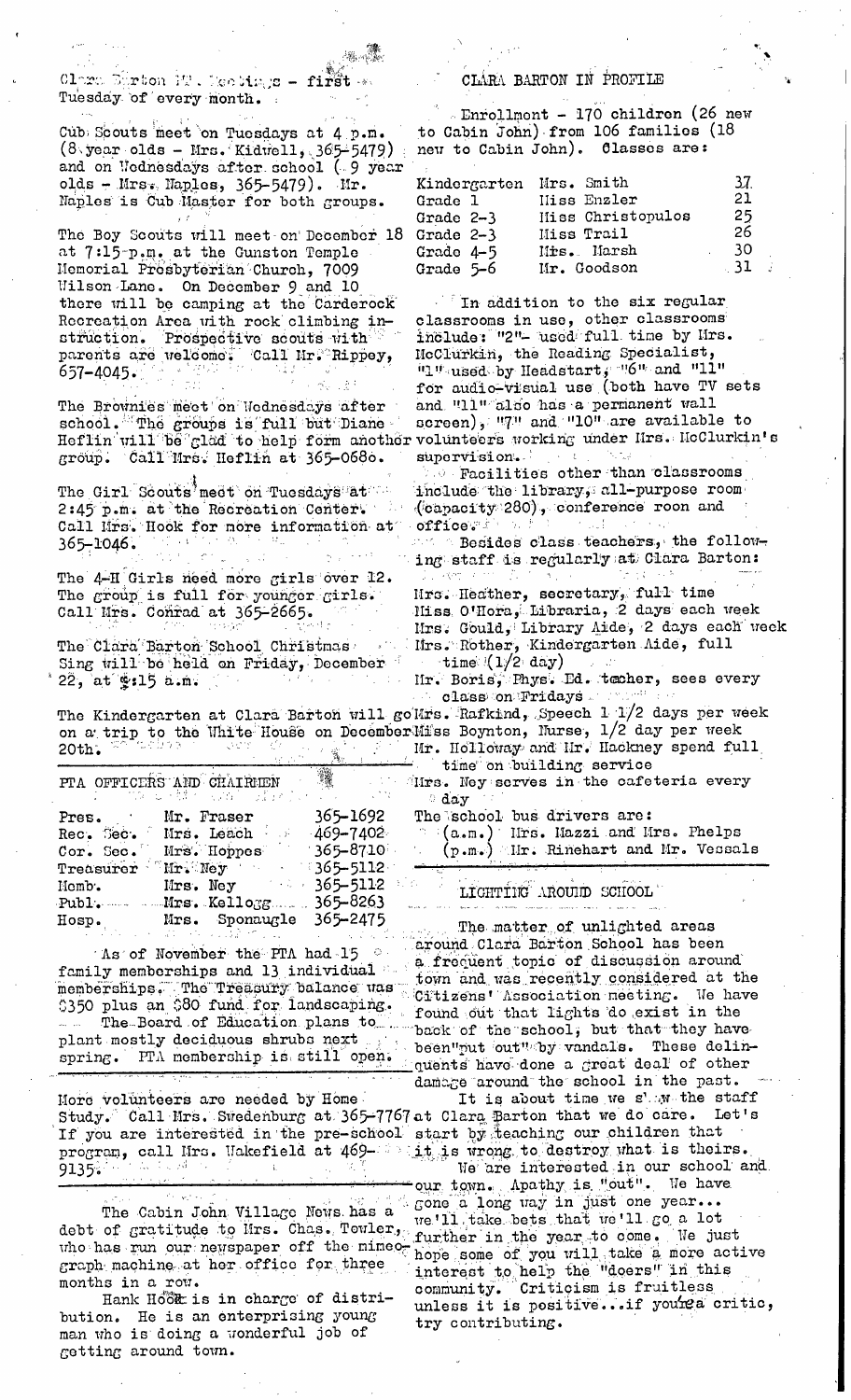## ... ON SEEIRO THIRCS...

Horris Fradin reported he saw an opossum ambling up Arden Road one night recently. He has already seen a deer and a red fox in the Cabin John area. But, he'll leave the vicinity, he said, as soon as he spots his first "pink elephant". (Natch! He'll have to!)

URITE A SERVICEMAN FOR CHRISTHAS...

We wish we could supply you with a list of all our young men who are in the to our community. service this Christmas. If you know of one, why not send him a card. He will one, why not send him a card. He will hank Hook won three medals at the gladly publish addresses of these young all grimming meet held it the Morthomn men, if you will call them in to us.

We have the following two dddresses Florida. to pass on to you:

Pfc. James D. Saling, 2350599 A Company, let Platoon 9th Engineers Bat. FPO San Francisco 96602

Cpl. Uilliam R• Via, 2294708 2nd Van., 9th Marines, B-i FPO San Francisco 96602

Also, there is Sgt. Irving Hook, Jr. of the Gardens. All three are serving in Viet Nam.

 ${}_{\beta}$ GLEH ECHO  ${}_{\gamma}$ PARK...

~•.The conversion of Glen Echo Amuse- ment Park into a public park is still pending. Ne are strongly in favor of the proposal and hope to give our readers a complete run-down in our next issue.

Miss Karen Ricketts and her friends, www. Iliss Kathy Reid of Cabin John and Hiss Christine Uatersof Silver Spring, spent: We received an anonymous letter<br>the Thanksgiving holiday at Mest Point this month from a discruptied resider the Thanksgiving holiday at Uest Point this month from a disgruntled resident<br>Military Academy, where they were ex-<br> $\alpha$  Cobin John Unfortunately we can't I.lilitary-Academy, where they-were-ex- of Cabin John. Unfortunately we can't<br>corted to a movie, the "Beach Boys" annualish it in our Crabbin' John column corted to a movie, the :"Beach Boys!" publish it in our Crabbin' John column concert and a semi-formal dance. They because it was aponymous Thanks for concert and a semi-formal dance. They  $\frac{1}{2}$  because it was anonymous. Thanks for attended mass at the Catholic Chapel there your interest anyway. We wish and were excorted on a sight-sceing tour.  $_{\text{would}}$  join with us in our

The Brounies and Girl Scouts will be caroling in Cabin John on Tuesday or Uednesd~y, December 19th or 20th.

A survey is presently being taken by local residents to find out if enough people are interested in a bus route to Rockville along Seven Locks Road. If you are interested, call Mrs. L. Heflin at 365-0680. The Boy Scouts will soon be delivering the survey along Seven Locks Road.

NEW BUSINESS IN TOWN...

If you look carefully, you will see a sign over the door next to the laundro-mat.. •David Brent Photographer. Mr. Brent is a commercial photographer and is presently doing medical illustrations and magazine advertising. He is a graduate of Maryland University, where he majored in business administration. He Studied his trade at the New York Institute of Photography. Mr. Brent is a native of Maryland and we are very happy to welcome him

AAU swimming meet held at the Northern men, it you will call them in to us. Wirginia Aquatic Club. He completed call 469-8586. with swimmers from New Hampshire to

> THE CABIN JOHN VILLAGE HEMS  $A$ <sub>IJD</sub>

> > THE CABIN JOHN PARK CITIZENS' **ASSOCIATION** WISH ALL OF YOU AND YOURS

**A VERY HERRY CHRISTHAS** 

AND A VERY ILAPPY ITEM YEAR,

Our next issue will appear in mid-January. If you have news items or suggestions for the; improvement of our paper and/or our community please let us know. Call 'Judy Toth at 469- **"8586.** :! ....

The Cabin John Village News is -self-sustaining. So far we have been able to"go it alone" on our income from advertising, and subscriptions, but we still need you help. Please subscribe and thus support your local

you and were excorted on a sight-sceing tour. would join with us in our community all had a great time!

> The Cub Scouts of Cabin John (Pack 444) will be collecting articles of clothing, toys, etc. from individuals on Saturday, Decmeber 9. These items will be picked up by the Cubs and given to the Salvation Army who will distribute them to needy families in time for Christmas •

HELP SOIIEOIE NOT AS FORTUIMTE AS YOUR SELF FOR CHRIETIAS///OR ALL YEAR